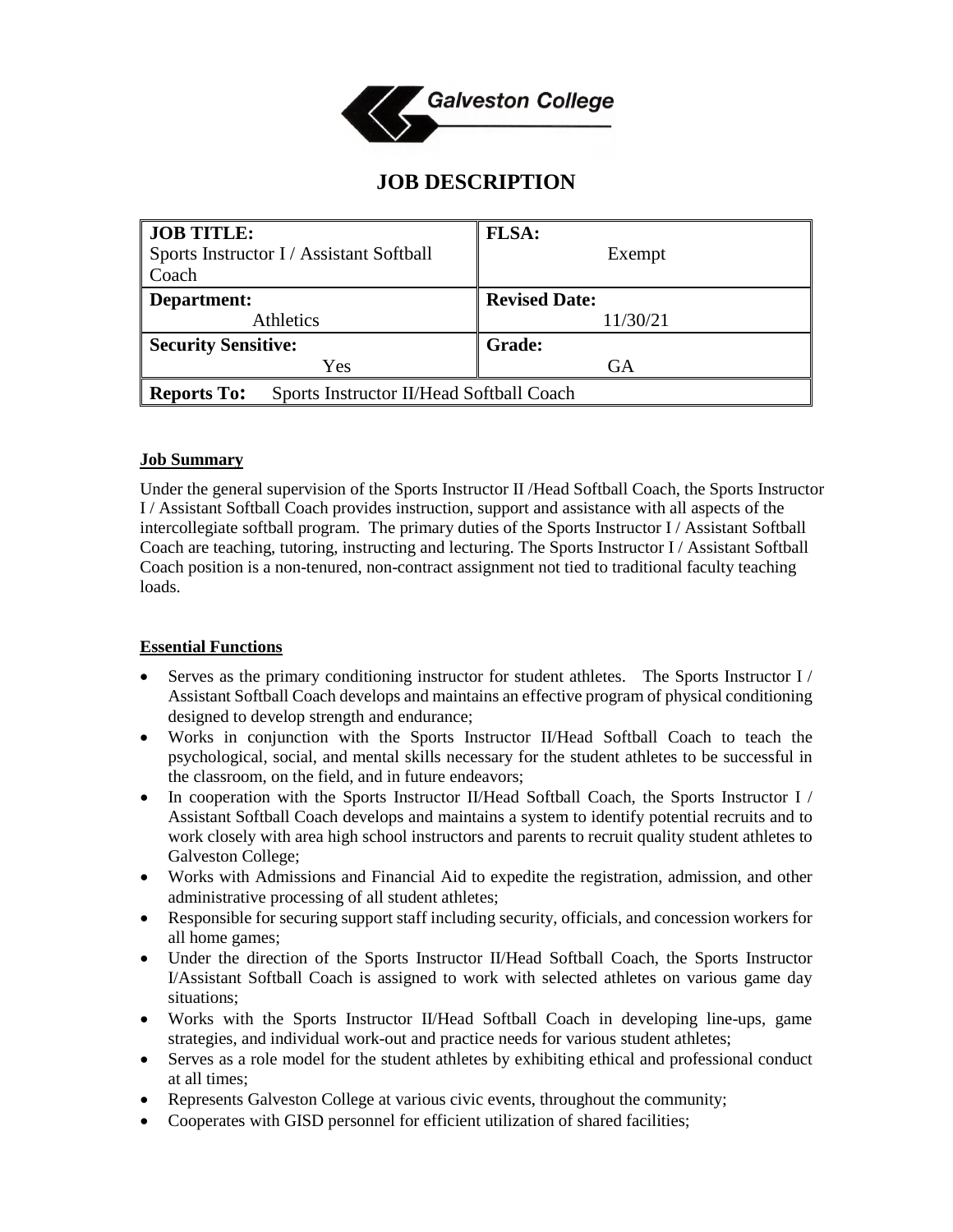- Resides in designated campus housing and provides oversight of athletes residing in campus housing; reports damage(s), needed maintenance, security issues, etc. to the Sports Instructor II /Head Softball Coach, Security and/or Director of Physical Plant.
- Occasional public speaking engagements to promote the program may also be required;
- Maintains confidentiality of information exposed to in the course of business regarding students, supervisors or other employees;
- Contributes to a safe educational and working environment by participating in all drills and training and being prepared to take action should a health or safety emergency occur;
- Requires the kind of teamwork, supervision, and personal interaction, that cannot be had in a home office situation; therefore, regular and predictable on-site attendance is a job requirement;
- Other duties as assigned.

## **Minimum Education, Skills and Abilities**

- Bachelor's degree in Physical Education or related field (Master's degree preferred);
- A minimum of two years experience competing at a collegiate level is preferred;
- Ability to objectively evaluate physical skills in the areas of physical potential and mental capability for intercollegiate athletics;
- Working knowledge of the rules of softball and the ability to teach critical softball skills required;
- Working knowledge of NJCAA rules and regulations and competitive softball strategies and training techniques;
- Excellent written and oral communication skills required. Ability to effectively communicate both within and outside the College including, but not limited to, student athletes, parents, recruits, athletic instructors, civic and business leaders required;
- Ability to work as a support individual within a group setting;
- Ability to provide effective leadership to student athletes to encourage both successful academic development and competitive performance;
- Must possess the physical skills necessary to demonstrate softball techniques;
- Current CDL license.

## **Work Environment**

- Position involves both inside sedentary work and physical activity outside on the field instructing and training situations with student athletes;
- Involves strenuous exercise of muscles used in stooping, bending, running, throwing, pitching and batting;
- Major hazardous conditions can result from the operations of field maintenance equipment including, but not limited to, tractors, drags, and mowers;
- Exposure to fertilizer, lawn chemicals, and weather conditions.

## **Special Requirements**

- Must have current licensure for transportation of the team in vans or bus;
- Ability to work evenings and weekends;
- Must have current training in First-aid and CPR;
- Subject to a criminal background check prior to employment.